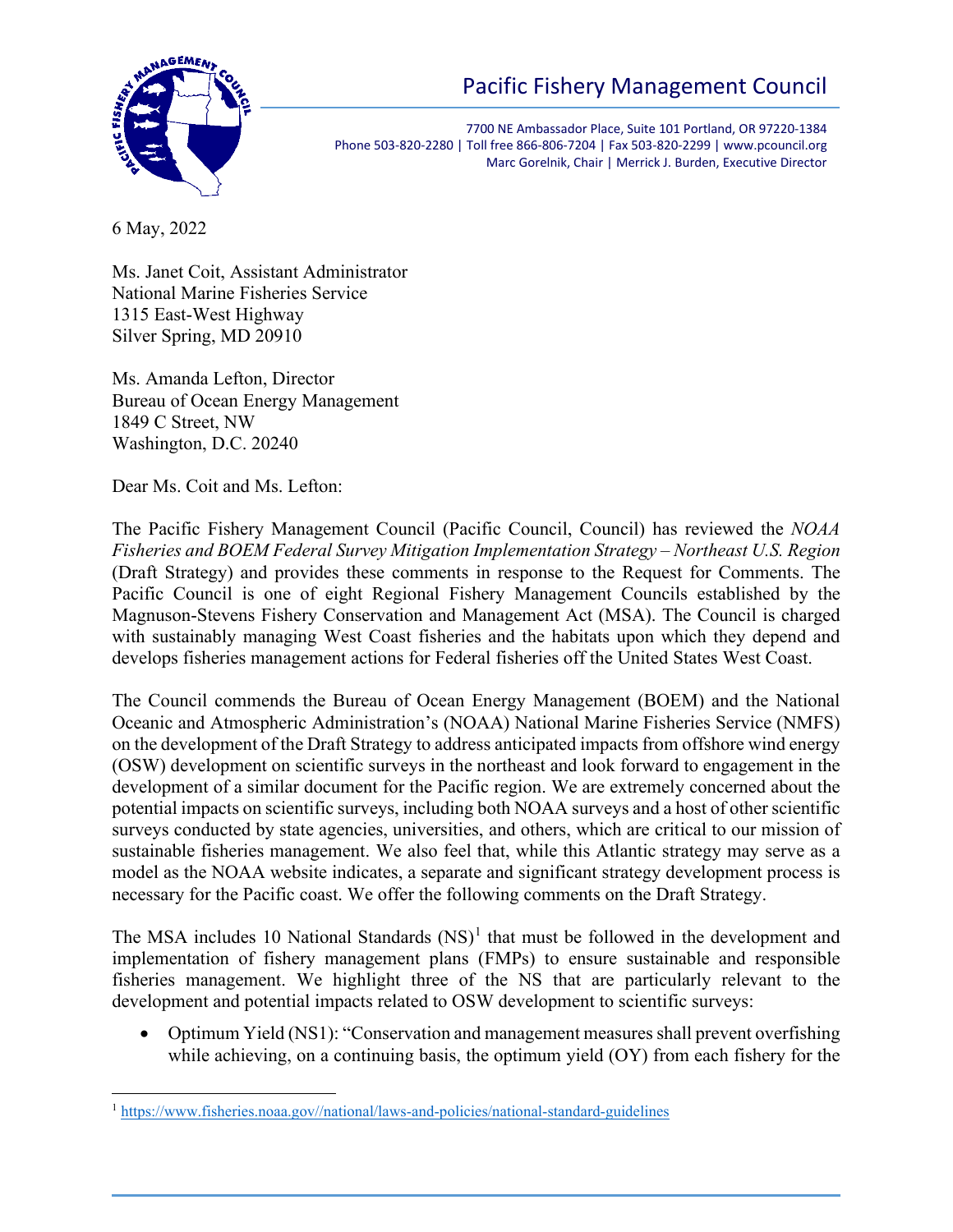U.S. fishing industry." OY is defined as "…a decisional mechanism for resolving the Magnuson-Stevens Act's conservation and management objectives, achieving an FMP's objectives, and balancing the various interests that comprise the greatest overall benefits to the Nation."

- Scientific Information (NS2): "Conservation and management measures shall be based upon the best scientific information available." This includes the need for high quality and timely biological, ecological, environmental, economic, and sociological scientific information to effectively conserve and manage living marine resources. And further requires evaluation of the potential impact that conservation and management measures will have on living marine resources, essential fish habitat (EFH), marine ecosystems, fisheries participants, fishing communities, and the nation.
- Communities (NS8): "Conservation and management measures shall, consistent with the conservation requirements of the Magnuson-Stevens Act (including the prevention of overfishing and rebuilding of overfished stocks), take into account the importance of fishery resources to fishing communities by utilizing economic and social data that are based upon the best scientific information available in order to (1) Provide for the sustained participation of such communities; and (2) To the extent practicable, minimize adverse economic impacts on such communities."

The Council is highly dependent on scientific surveys to ensure accurate, credible information on which to base management decisions. Fisheries science in particular is subject to a high degree of uncertainty and requires adaptive management with regularly conducted surveys and assessments to ensure sustainable management of fisheries and habitat resources. When surveys are unable to operate as planned, the Council may be required to address the added uncertainty by adopting more precautionary harvest guidelines and management measures that protect fish stocks, habitats, and the marine ecosystem. These precautionary management measures may come with a possible cost of foregone harvest opportunities. As stated in the Draft Strategy, "*the greater uncertainty in the science, the more restrictive the management measures.*"

Any strategy, however, should not only consider impacts to scientific surveys, but impacts to data generated from fishing activities (fishery dependent data) and to the fisheries themselves. In addition to direct impacts to the fisheries (greater uncertainty equals lower allowable harvest), there are potential secondary impacts as well. For example, there are numerous constraining species such as Endangered Species Act (ESA)-listed species, protected marine mammals and seabirds, and fish stocks with restrictive harvest limits. Fishermen carefully avoid these species in choosing where, when, and how to fish, and they depend on the information generated by scientific surveys to guide their decisions. Greater scientific uncertainty results in great risk of such interactions and will cause fishery participants to take even more precautions.

For all potential impacts to fisheries, fish stocks, habitat, and ecosystem resources, the Council prioritizes avoidance of such impacts as a primary goal for agencies and industries undertaking non-fishing activities that may impact important fisheries activities and habitats. Only when impacts are unavoidable should minimization and mitigation measures be pursued. The Draft Strategy lists five goals, beginning with the goal of mitigating impacts. **We suggest that the first**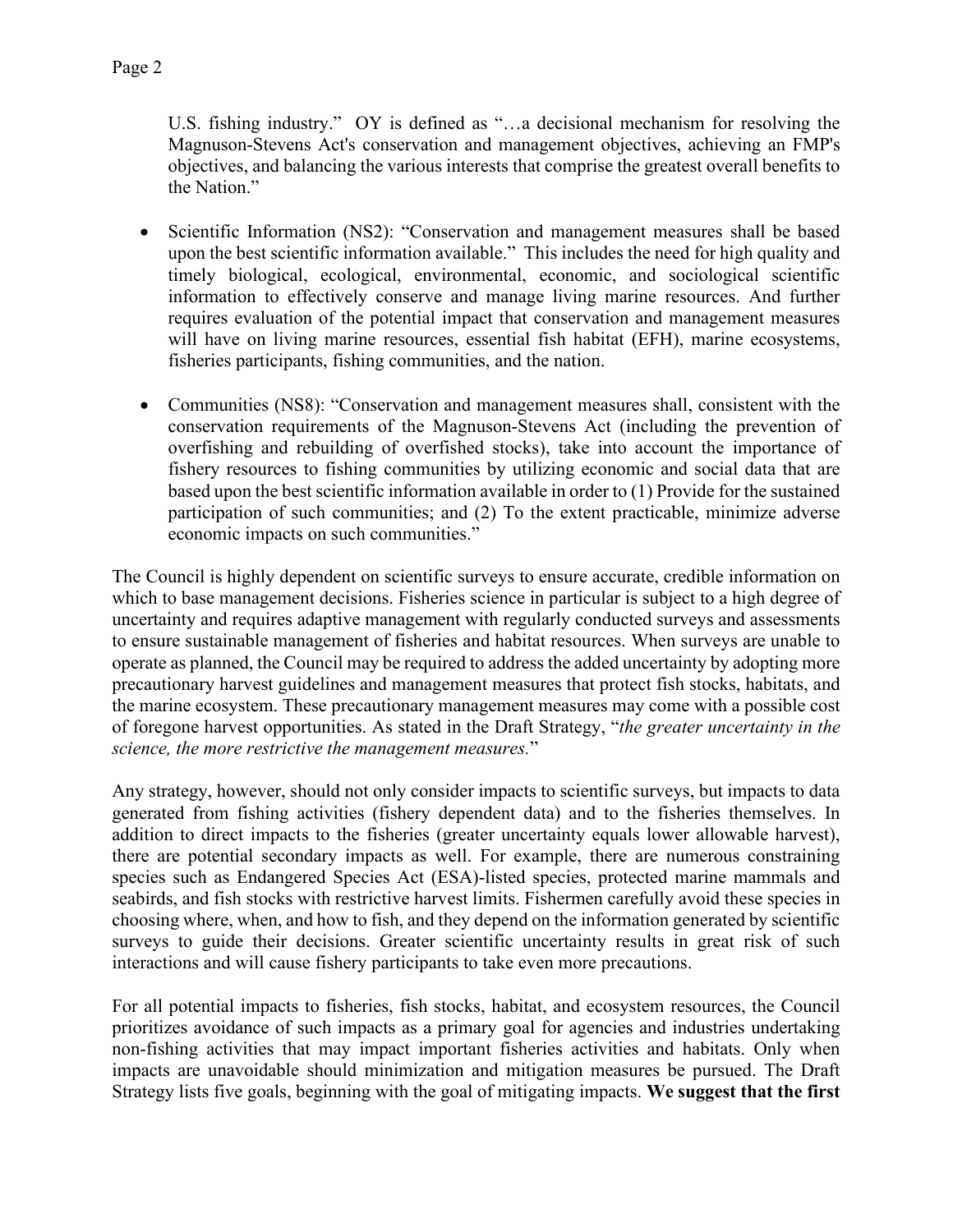**goal should be to avoid impacts whenever practicable.** In cases where impacts to scientific surveys and fisheries are unavoidable, there should be early and significant engagement to ensure the goal of minimizing impacts is achieved.

The Draft Strategy states that "*For offshore wind developments with approved Construction and Operations Plans (COPs), the opportunity to avoid impacts has passed…[but] for developments without COPs and for new lease areas, there is opportunity to avoid or minimize the impacts for NOAA Fisheries surveys."* The Pacific Council considers the potential impacts to surveys and fishery-dependent data collection matters of great urgency. Based on the Draft Strategy's statement, it is imperative to begin development of a separate *West Coast Strategy* as soon as possible. We cannot afford to lose the opportunity to avoid impacts early in the process. We encourage BOEM to address the concerns of NMFS, the Council, and others, and before approving COPs to avoid survey impacts. **This requirement should be included in lease stipulations in Proposed Sale Notices for OSW lease sales**, so that OSW developers have an incentive to avoid impacts to scientific surveys and fishery-dependent data collection.

International and Government-to-Government agreements with foreign nations and with Native American Tribes depend on scientific surveys to determine harvest specifications. Disruptions to these surveys could negatively impact the implementation of such agreements. **The Council recommends that BOEM give special consideration to the potential impacts of OSW on scientific surveys that are crucial to international or Tribal agreements as well as those surveys that address nearshore, state-managed stocks that are likely to occur in areas where wind turbines may be placed**.

The Draft Strategy describes numerous objectives and actions that will require substantial agency resources. These objectives and actions are critical for the continuity of surveys that are impacted by OSW development, and without concerted efforts to avoid and mitigate impacts, the value of those surveys could be lost. The Draft Strategy's Objective 1.2 describes the need to identify funding gaps and resources needed to implement key Objectives and Actions. **The Council urges BOEM and NOAA Fisheries to ensure necessary resources are secured.** 

Action 3.2.1 calls for completion of a "Synthesis of the Science" report based on an October 2020 workshop. Action 5.2.1 calls for completion of a document entitled "*Principles and Best Practices for Developing Regional Survey Mitigation Implementation Strategies and Program Plans*." The Council fully supports both these efforts and is willing to assist in development of the Principles and Practices document.

In summary, we re-iterate the critical role of scientific surveys in fisheries management decisions developed by the Council. The following points summarize our recommendations regarding the Draft Strategy.

- Ensure that whatever strategy is selected for the Northeast takes into consideration the broader implications that may affect separate strategy development in other regions
- Include a goal to avoid impacts first, before identifying minimization and mitigation measures
- Require lessees to work with NMFS on proposed COPs to avoid survey impacts early, and definitely prior to final approval of COPs